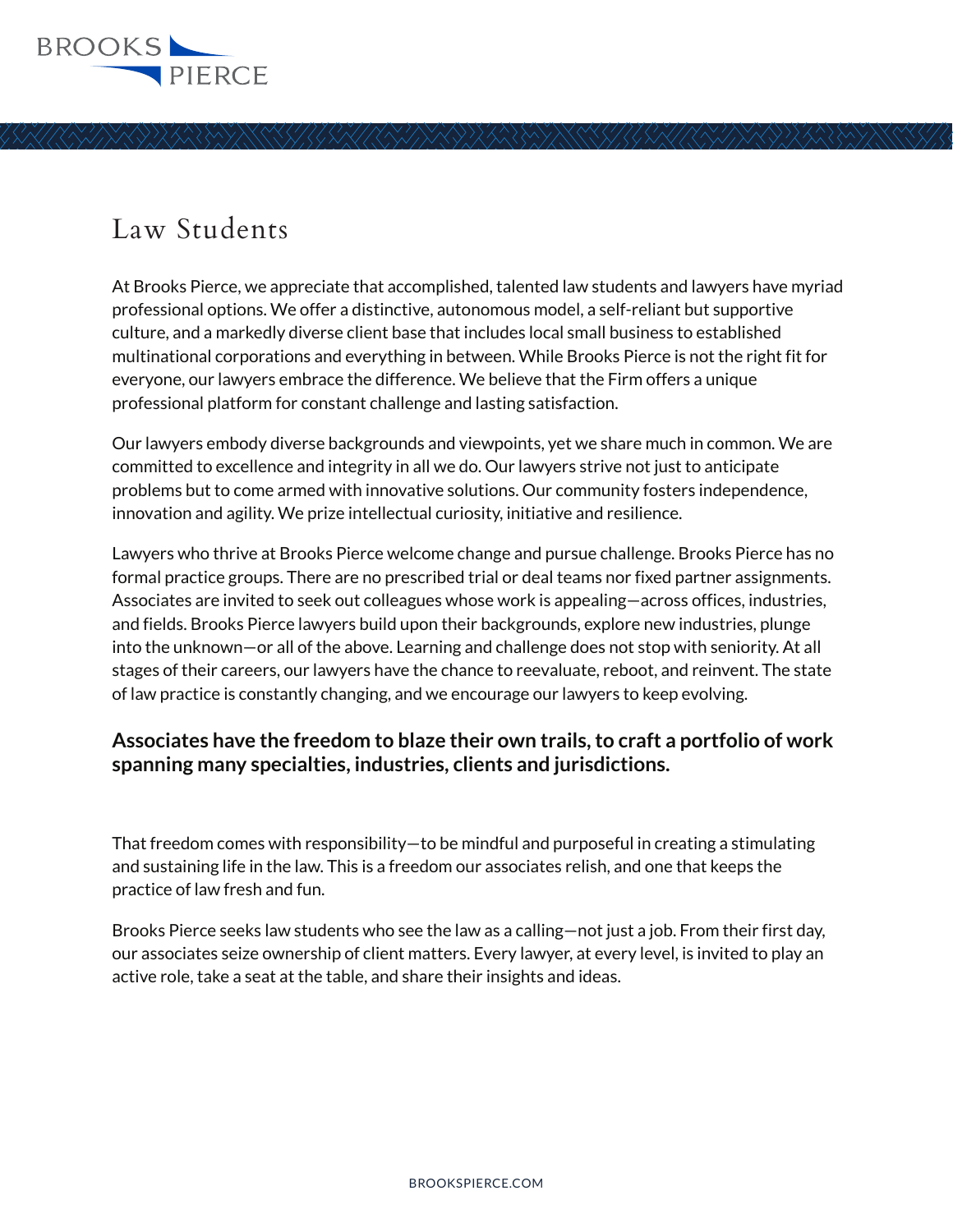

## Careers Information

#### **On-Campus Interview Schedule**

We welcome applications for the Brooks Pierce summer program from talented and motivated J.D. students nationwide.

We travel to the campuses of several law schools in North Carolina and Virginia during the fall semester to meet 2L students and during the spring semester to meet 1L students. The schools we regularly visit include:

- Campbell University
- Duke University
- North Carolina Central University
- University of North Carolina at Chapel Hill
- University of Virginia
- Wake Forest University

If we are not conducting on-campus interviews at your law school, we invite you to submit your application to Katie LeMere, Recruiting Coordinator. In your cover letter, please let us know if you plan to be in our area.

Katie LeMere Recruiting Coordinator klemere@brookspierce.com Brooks Pierce McLendon Humphrey & Leonard, LLP Post Office Box 26000 Greensboro, NC 27420 **2L On-Campus Schedule** Campbell University TBD Duke University August 2, 2022

North Carolina Central University TBD University of North Carolina August 1, 2022 University of Virginia August 4, 2022 Wake Forest University August 3, 2022 **1L On-Campus Schedule** Campbell University TBD Duke University TBD North Carolina Central University TBD University of North Carolina TBD University of Virginia TBD Wake Forest University TBD

#### **Summer Program**

Our summer program is a crucial avenue for bringing our future partners, and future leaders, to Brooks Pierce. We seek summer associates whom we believe will find lasting success and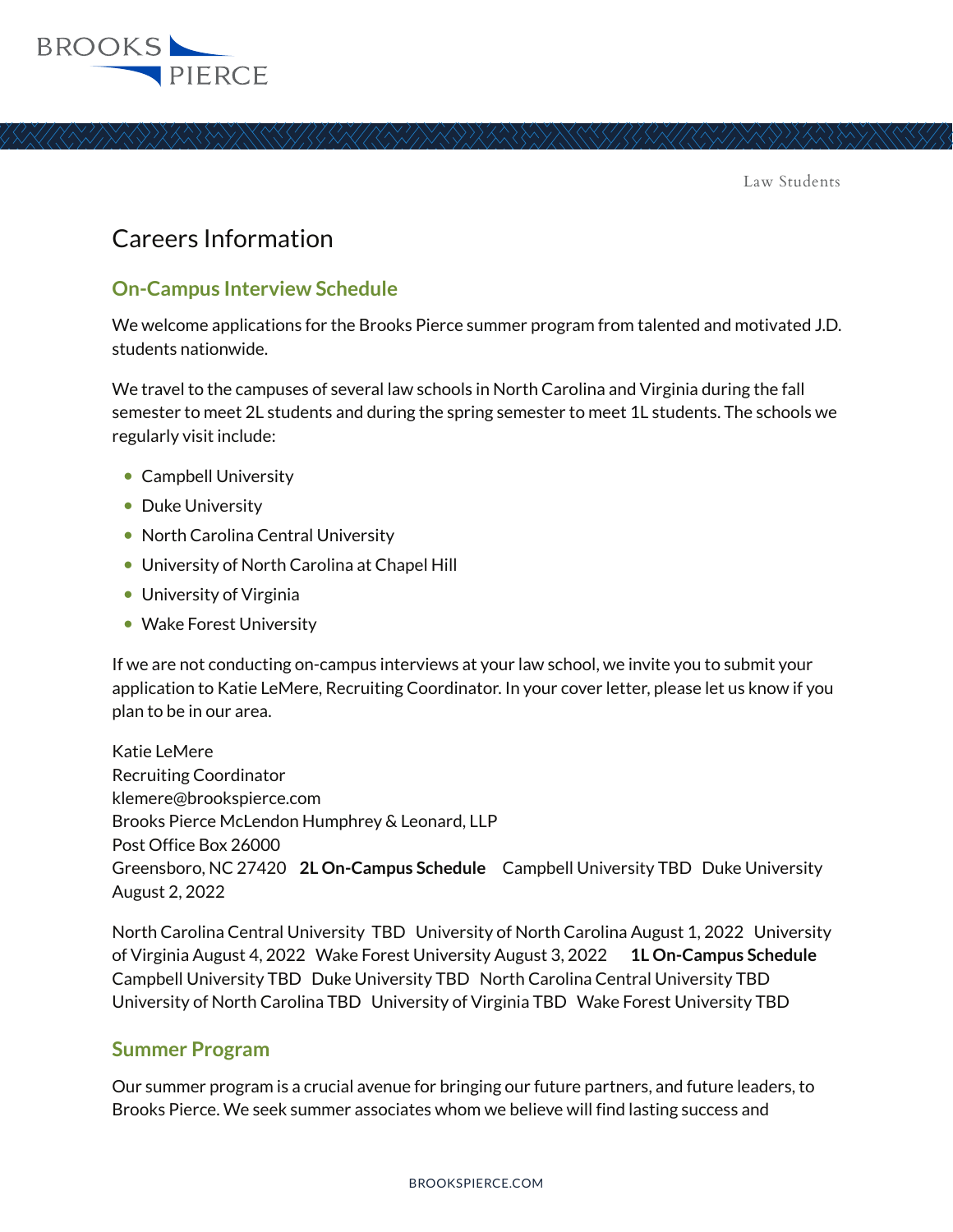

satisfaction with us. We support our summer associates in exploring their diverse interests, developing their practical skills and building confidence. Throughout the summer program, every member of the Brooks Pierce community strives to help our summer associates forge a keen client-service orientation and an immutable ethical compass.

The summer program is designed to immerse each summer associate in the firm's wide-ranging fields of expertise. The projects are selected to help our summer associates parse out the topics most compelling to them. Every bit as important, we seek to forge enduring relationships between our summer associates and our lawyers. Many of our lawyers have spent the majority of their careers with the firm, and the summer program lays the foundation for meaningful, productive, and enjoyable professional and personal relationships for years to come.

Because we have far more partners than associates (4:1 ratio of partners to associates), our summer program is naturally small and selective. This gives us the opportunity to work closely, one-on-one, with each summer associate to ensure a rich and rewarding experience. We work with each summer associate to create an individualized, targeted program of projects and experiential activities designed to meet their unique background and interests.

Each summer associate is also matched with partner and associate mentors to offer guidance throughout the summer. Sources of guidance and perspective are even more plentiful, of course. By working with a host of our lawyers and professional staff at all levels and getting to know many more through our vibrant calendar of activities, summer associates can avail themselves of many models and methods of legal excellence—and gain the input of many more enthusiastic mentors and advisors on matters substantive and informal.

One exciting aspect of work and life at Brooks Pierce is the immediacy of associate involvement and responsibility. This starts during the summer program. Our summer associates are immersed in meaningful, time-sensitive, real legal work. They see their contributions in action, whether in an oral argument, negotiation, closing, or client meeting. Our summer associates, like our associates, contribute on their first day—and their contributions are acknowledged and appreciated.

Experiential activities often result in challenging, interesting projects, and any hearing, oral argument, negotiation, closing, or other event can be instructive and inspiring. Our lawyers seek every opportunity to include summer associate when they venture to court or to a client meeting and then to keep the summer associate involved.

We hire both first- and second-year law students to work with us as summer associates. Our summer program typically lasts ten to twelve weeks, beginning in mid-May and ending in early August. Within those parameters, summer associates are free to choose when their tenure will begin and end. Summer associates are also allowed to split their summers with another firm.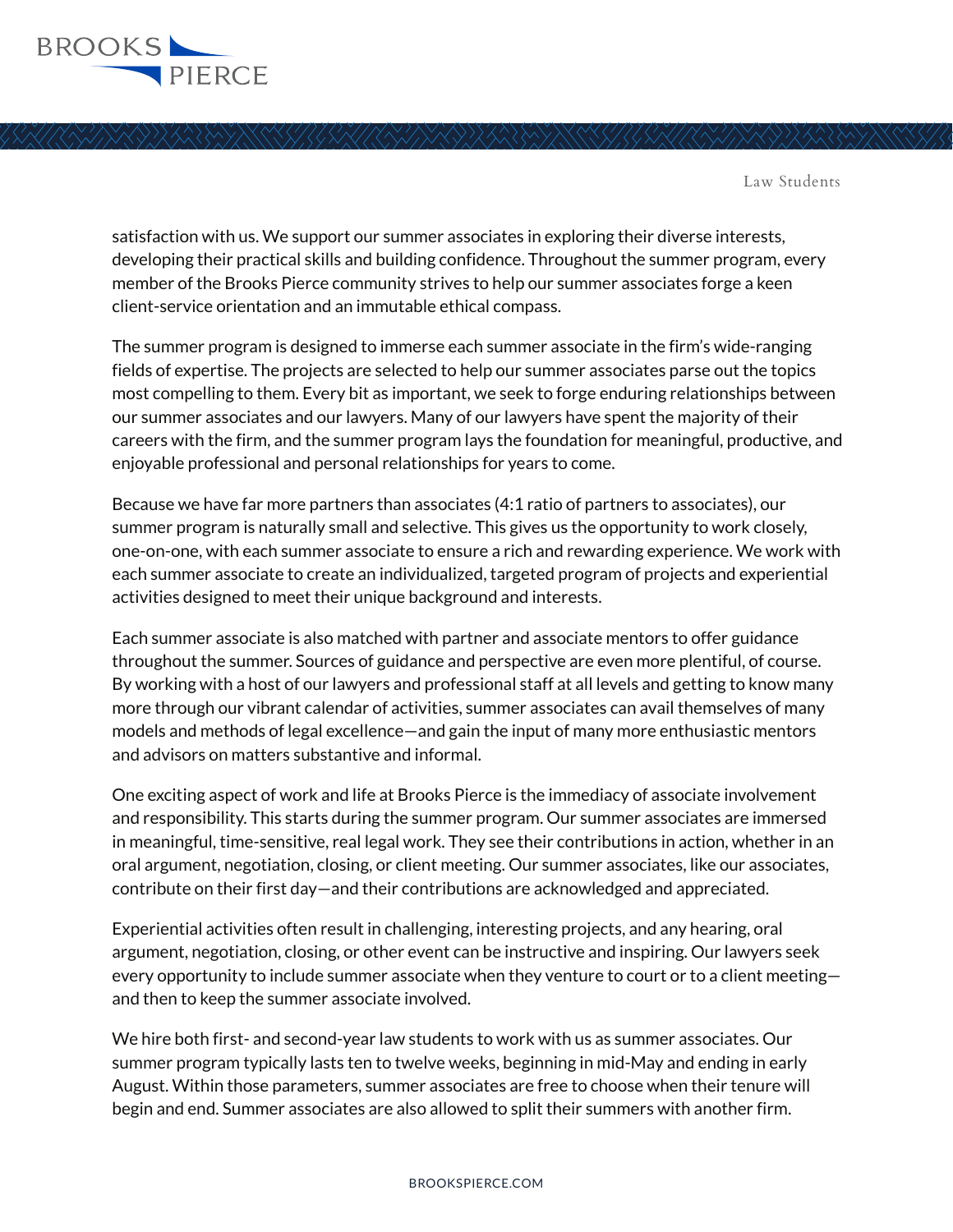

We host events throughout the summer to promote strong bonds among the members of the summer associate class and between summer associates and lawyers. These events are also helpful in introducing summer associates to the cities in which we work and live.

If you are interested in becoming a summer associate with Brooks Pierce, please contact Katie LeMere, our Recruiting Coordinator. If we participate in on-campus interviews (OCI) at your law school, take part. 2L students are also invited to apply in June, and 1L students are welcome to apply in December.

## **FAQ**

#### **What is your hiring process for the Summer Program?**

We participate in fall and spring semester law school on-campus interview programs, as well as encouraging applications from law students via email. Both 2Ls and 1Ls participate in our summer program. We generally hire 2L students in the late summer/early fall and 1L students in the winter.

When making decisions for summer employment, the Recruiting Committee reviews the candidate's evaluations from callback interviews and determines whether or not to extend an offer for summer employment.

#### **How many summer associates do you usually hire?**

While our summer program is small, we do not limit ourselves to a particular number. We are always looking for the brightest, most talented students.

#### **Are summer associates allowed to split their summers?**

Yes. We recognize the importance of clerking with more than one firm before committing to one after graduation. Our hope is that our summer associates will make a lasting career at Brooks Pierce. We want you to explore and choose the best place for your future.

#### **When does the summer program begin and end?**

Our program typically lasts ten to twelve weeks, beginning in mid-May and ending in early August. Within those parameters, summer associates are free to choose when their tenure will begin and end.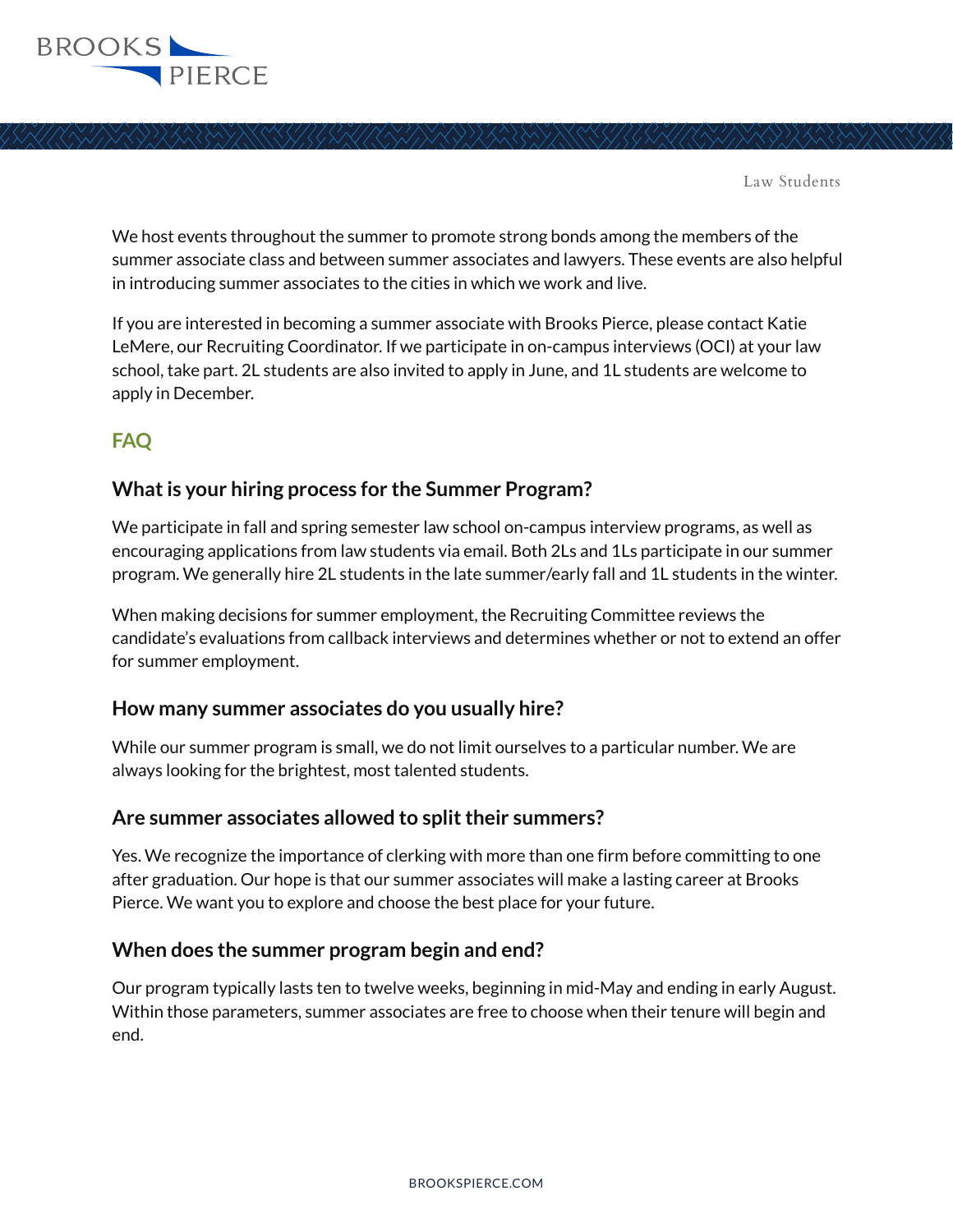

#### **How do summer associates gain experience?**

The Brooks Pierce Summer Program is designed to mirror the work experience of our full-time associates as much as possible. Our distinct model has no formal practice areas or departments, and associates are encouraged to work concurrently with a wide array of partners across fields and industries. Summer associates are similarly encouraged to participate in a diverse range of matters, gaining exposure to lawyers and clients that represent the variety of our practice and clientele.

#### **How do summer associates receive feedback?**

Summer associates receive feedback through several different methods. We encourage our lawyers to provide feedback directly to summer associates while they are working on a project together. Summer associates are also encouraged to seek feedback directly from the assigning lawyer. At the end of a summer associate's tenure, our Recruiting Committee will solicit more formal assessments. Lawyers are asked to consider a summer associate based on, among other aspects, the quality of their work product, leadership capabilities, judgment, and decision-making skills. A member of the Recruiting Committee will relay the results of this assessment to a summer associate during an exit interview. Future hiring decisions regarding summer associates are made shortly after the conclusion of the summer program.

#### **How do I submit my application for the Summer Program?**

We invite you to email your cover letter, resume and transcript (scan of official transcript preferred) in a single pdf to Katie LeMere, Recruiting Coordinator. .<br>-

### **Our Values**

**People at Brooks Pierce are proud to work for a firm that has a strong culture, coupled with the right values.** 

That is not an accident, and it indicates that their own values are fairly well aligned with the Firm's.

The strength of an organization's culture depends in large part on the degree to which the values of the culture are known, communicated and effectively reinforced over time.

With that premise in mind, and for more than a decade, we have studied what is truly valued at Brooks Pierce. We have distilled that information into the following list of values in an effort to define the positive attributes of our culture and determine ways those values and the culture can be reinforced in all activities of the firm.